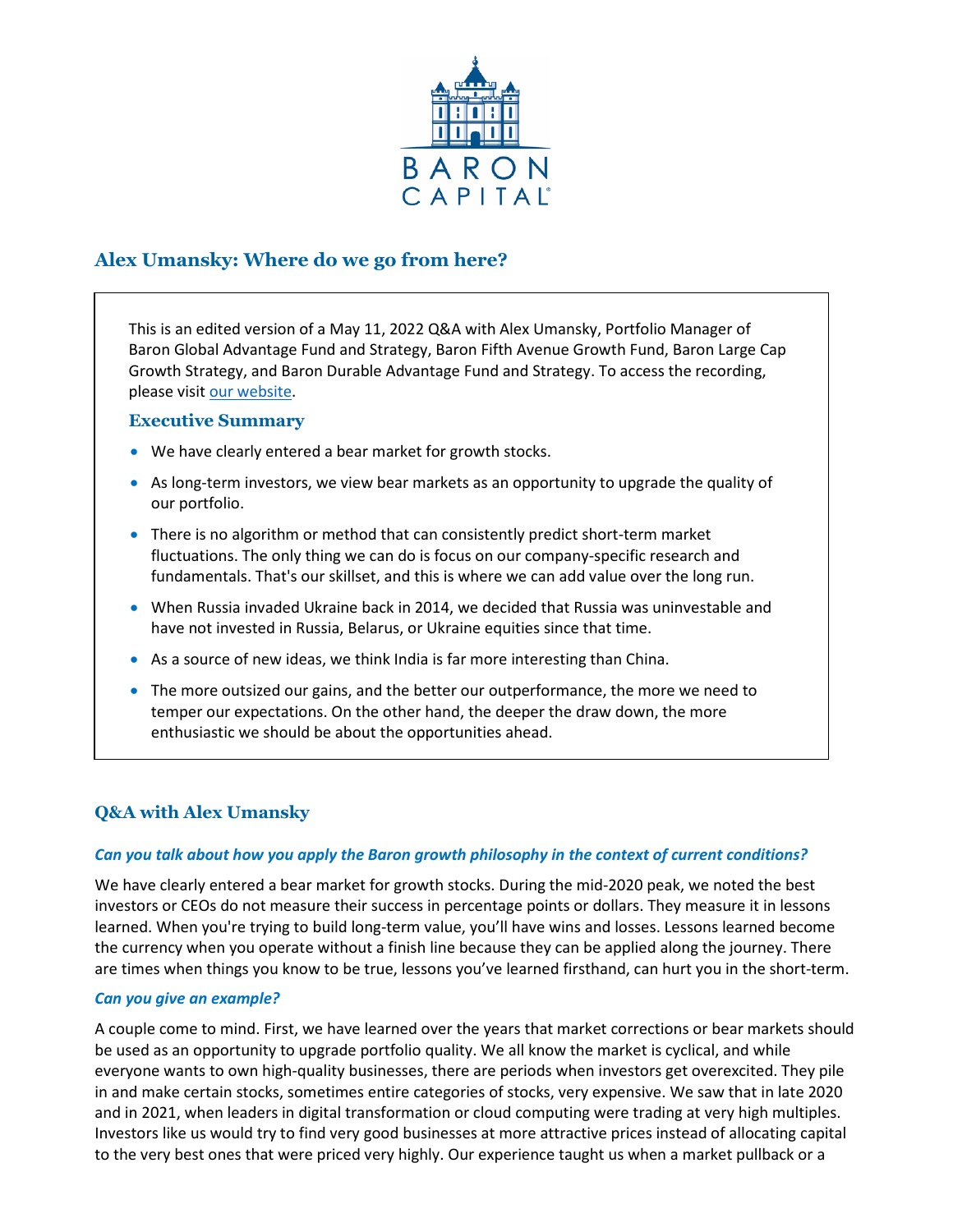correction happened, the valuations of the leading companies would become more appealing. Then we could sell those good businesses to buy the best ones and upgrade the quality of the portfolio.

We deployed this concept successfully during the European debt crisis, when Russia invaded Ukraine in 2014, and during the selloff in 2020. We tried to do the same thing in the first quarter of 2022. We sold names like **RingCentral, Inc., Dynatrace Holdings LLC, Alibaba Group Holdings, Inc.,** and **Wix.com, Ltd.**, companies we believe to be solid, inexpensive, with generally good prospects. We reallocated that money into names like **Snowflake, Inc., Datadog, Inc., and CrowdStrike Holdings, Inc.,** companies we believe to be best-in-class.

It is not uncommon for lower-quality companies to go down first and go down harder and for the leaders to decline less in the earlier stages of a selloff. So, the companies we were buying were down 20% to 30%, while companies we were selling were down 50% to 60%. This would not be a problem if the selloff was just a correction and not a full-fledged bear market. But once the former turned into the latter, companies we bought went down much harder than the ones we sold that were already down substantially. What would have been a good-sized hole to begin with was dug deeper. In this case, an old lesson learned misfired.

Another example is perhaps less impactful but even more instructive. During the 2001-2002 Internet bubble crash, I came away with some lessons on how to better protect investor capital. During the crash of 2008-09, I put those lessons to use. Even with a limited toolset, where we couldn't short or go to cash, we could still sell puts and buy the volatility indexes to basically take out insurance on a chunk of the portfolio, offering significant downside protection at a time when the range of potential outcomes seemed particularly wide.

During this latest downturn, the problem was the markets were already down 30% to 35% and so the Volatility Index was through the roof, making that insurance very expensive. We did all the math to determine how much the market would need to go down for us to break even, and where we'd need to cover the puts. It took Ron [Baron] five minutes to basically tell me I was out of my mind. "That's not who we are or what we do. What in the world makes you think you can predict the direction of the market?" Being dismissed by Ron saved our shareholders from what could have been a significant permanent loss of capital. So, that was another lesson learned: Don't try to predict when the markets are being displaced.

Markets are complex, adaptive, and unpredictable. We're continuously learning, constantly adapting, and drawing lessons from the collective inputs. Our lessons are fine-tuned in real time. No algorithm or method can effectively predict the market with consistency. The only thing we can do is focus on our companyspecific research and fundamentals. That's our skillset and where we can add value over the long run.

## *Have the companies in your portfolios retained, or strengthened, their intrinsic value?*

Our quarterly letters, which are on the website, give a comprehensive overview using specific company examples and numbers. I'd say we can make a credible argument that more than three quarters of our investments are worth more now than six months ago. We can show mathematically, based on the reported financials, that their intrinsic values have unequivocally risen, while their stock prices have been pummeled.

### *During the quarter you reinvested in Tesla. What makes it attractive?*

When I sold the stock three years ago, I did not believe Elon [Musk]. His target profitability goals seemed unachievable, like *Mission Impossible*. I was really hoping he would succeed, but I thought he was going to fail, especially with the balance sheet and the cash burn. What Tesla has accomplished is truly unprecedented. I don't think that's hyperbole. When you add **Space Exploration Technologies, Inc.** [SpaceX] you have to recognize there is something truly special here.

One of the harder things in this business is to admit when you were wrong, recognize a mistake, and then fix it if you get a chance. We have been fervent believers in electric autonomous shared mobility, and there was never any doubt that Tesla was in the driver's seat, no pun intended. But I did not envision it would achieve industry-leading margins, scale, and performance on every metric in this short amount of time. So, when we got the chance because of the market correction we reinvested.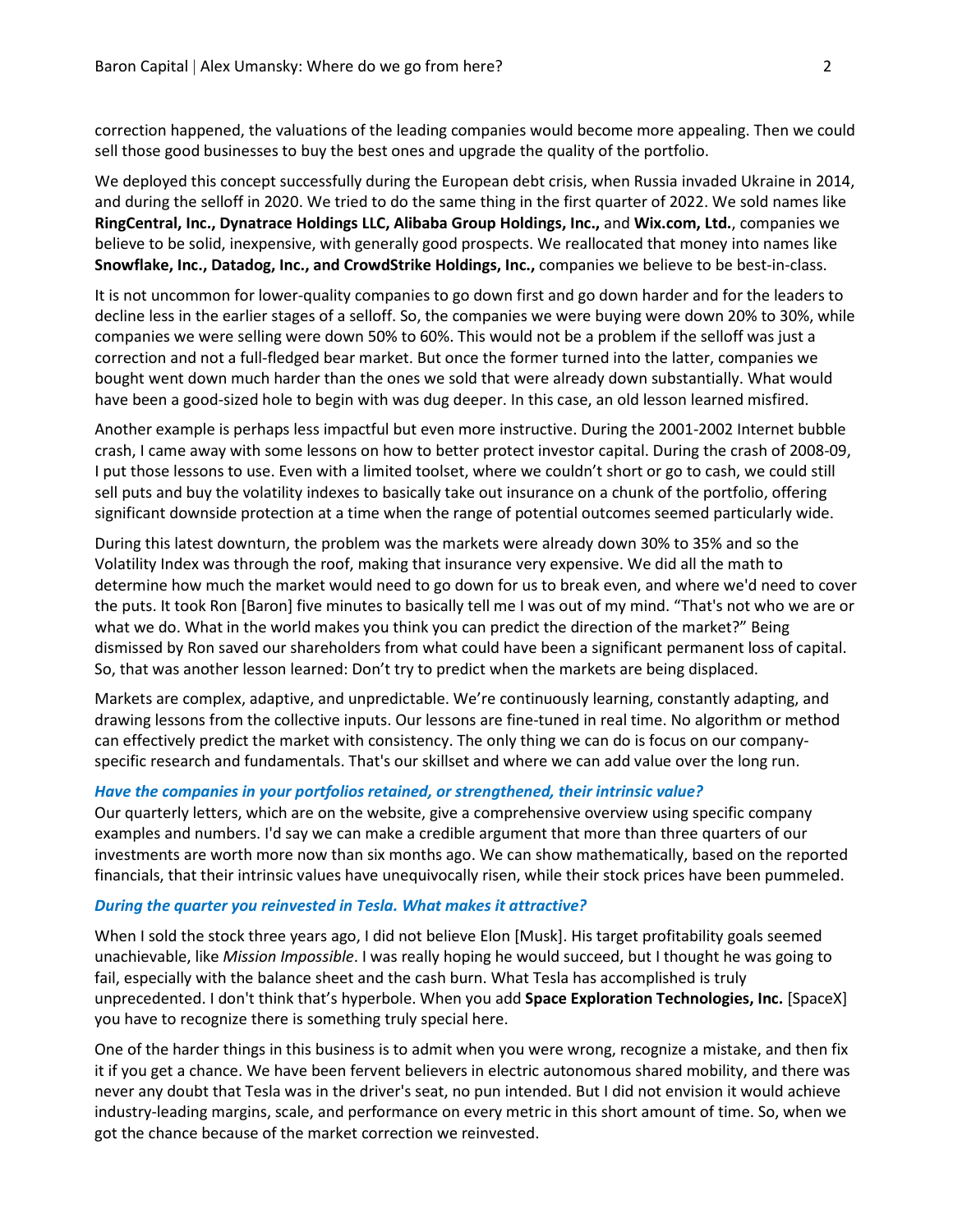# *There's concern about electric vehicle [EV] companies' ability to source nickel and lithium, which are essential for battery manufacturing. How does this impact your analysis of Tesla and Rivian?*

The simple answer is it doesn't. It's not consequential to our long-term investment thesis. The world's going electric and autonomous. Tesla is the unquestioned leader in the space. I think even the naysayers, at this point, have nothing to point to other than the price. We believe **Rivian Automotive, Inc**. is a special company in the right time and place and will be one of the winners in this paradigm shift.

# *Rivian was the largest detractor in the quarter for Baron Global Advantage Fund. Why is it still one of your highest conviction positions?*

When the stock goes from \$8 billion to \$25 billion to \$180 billion, you have gains. Then when you decide you want to partner with the company for the long term because it is a leading player and a likely eventual winner in a multi-trillion-dollar market, you hang on.

We had a similar ride with **Illumina, Inc.**, which we bought when Global Advantage launched in early 2012. Illumina was the leader in next-generation DNA sequencing, with a market cap of \$3 billion. At the time, it cost roughly \$100,000 and several weeks to sequence human DNA. Our thesis was simple: the price will come down. The technology, at scale, could bring the price down to \$10,000 or even \$1,000. For the next three years, Illumina was either one of the largest contributors or one of the largest detractors. The stock was extremely volatile. We just stayed the course. Fast forward 10 years, and Illumina's market cap was \$60 billion. In the last five months, it declined to \$30 billion, but it's still a ten-bagger.

I think Rivian is going through the same thing. Our thesis for EV, where the largest cost is the battery, is not too dissimilar from DNA sequencing. As batteries scale, the price will come down. Valuations are higher because investors see the potential in EV. Tesla is Illumina, not Rivian. But this is a multi-trillion-dollar market, and there will be more than one winner.

# *What distinctions can you make between EPAM Systems and Endava's businesses, given that both have long runways and expanding addressable markets?*

EPAM and Endava provide outsourced software development for businesses. Their business model is similar to **Globant, S.A.** and **Accenture plc**. **EPAM Systems, Inc.** has a market cap of \$17 to \$18 billion. **Endava plc** is \$5 billion and Globant is \$7 billion. The biggest differences are where these companies source their talent and have their delivery hubs. EPAM, which we think is the highest quality of the three and the standard, had 60% of its talent in Russia, Ukraine, and Belarus. Obviously, it's been disrupted, and its stock is down 53%. Endava, whom we spoke to numerous times, has told us that, if anything, this is an opportunity. Its stock is down 42%. Globant, which is mostly in Latin America, is down 45%. This is indiscriminate selling. While EPAM's stock should have declined because of the disruption, for Endava and Globant, that's not the case. Their estimates have increased, and their stocks are down by a similar amount.

#### *What is the opportunity size? How big can they be, and why do we own all of them?*

Accenture, which is pretty much doing the same thing, has a \$182 billion market cap. It's growing a bit slower and trading at a different multiple because it's a more mature company, and a more meaningful part of its growth is from acquisitions. EPAM's organic growth was 40% while acquisitions were another 10%. Accenture's growth is half that rate but is still growing attractively given its size. We see at least a 10X opportunity for each of the three, given the massive supply/demand imbalance. This was our thesis eight to 10 years ago, and we think that thesis is firmly intact.

Why own all three? Probably the best answer is **Visa, Inc.** and **MasterCard Incorporated.** When Visa went public in 2008, at the time it was the largest IPO the markets had seen. We bought a lot and even more after the IPO. Then the financial crisis hit, and Visa lost 70% to 80% of its value. Everyone was asking, "Why do you own Visa when you already own so much MasterCard?" MasterCard was down the same amount. "Don't they both do the same thing, and isn't it the same opportunity? Why not just buy one?" The thesis was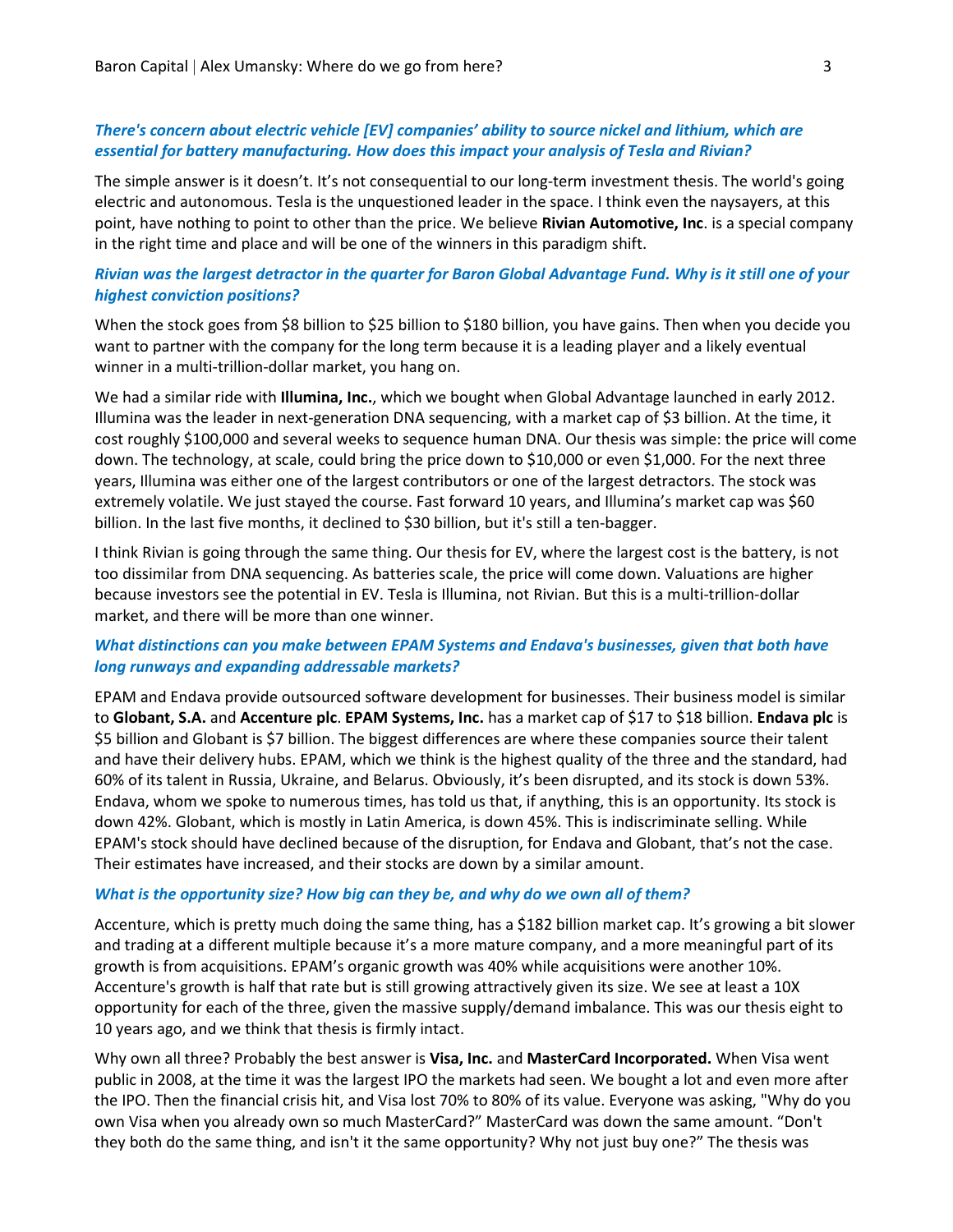simple. We saw a structural change from cash and checks to plastic, and these were the two leading companies.

It's the same argument here. We got to know EPAM very well. We think the CEO is an incredible businessman who understands the big picture. After we invested in EPAM, we met with Globant, and pattern recognition kicked in. It was doing what EPAM was doing, but in Latin America. It's rinse and repeat, and it made sense. Endava was the last one we met, and we thought it was the most interesting of all. So now we own all three.

### *Can you comment on your exposure to Russia and Ukraine? What actions have you taken as a result?*

We used to invest in Russia, but when it invaded Ukraine for the first time in 2014, we decided that Russia was uninvestable. We had about 4% of the portfolio in Russia, sold all of it and have not ventured back in. We've never invested in Ukraine or Belarus. So, we did not have direct exposure.

Russia is the ninth largest country in the world, and the 11th largest by GDP. Obviously, it's one of the world's key energy producers. When Russia invaded Ukraine in February, we weren't surprised by what happened. With a top-10 country, everyone has some exposure. Almost all our companies have told us 1.5% or 2% of sales were impacted and are assuming it's permanently gone.

EPAM is a specific case. The most amazing thing was its first quarter results. Its organic revenue growth was over 40%, when 60% of its people were disrupted for two-thirds of the period. We were actually not surprised because we were talking to its customers and knew no one was canceling and people in Ukraine continued to work. We knew it was able to shift a lot of projects to other geographies. Amazingly, it added 2,300 new employees in the first quarter. So, we had much more confidence in EPAM in the short term than the market did. We think EPAM is fine for the next 6 to 12 months. Our long-term view is different. Its two largest geographies are Russia and Ukraine. The war is a material disruption. It is difficult to replace 60% of your workforce or to navigate the conflict among employees at the company. The range of potential outcomes is much wider. So EPAM, which was a top five position, is now significantly lower.

### *Any comments on China at this time?*

Nothing's changed from my perspective. I think the COVID lockdowns bought us time, meaning there is no reason to rush into China. The country has a lot of ammunition to stimulate its economy, unlike the U.S. or Western Europe. It can lower rates while we're raising rates. China will likely look structurally more attractive, but our assumption is that Xi Jinping is intending to stay in power for life. That makes for a highly risky capital allocation proposition, in our view.

When I joined Baron 10 years ago, we viewed China as a great opportunity for the next 10 to 15 years, and India as a better one for the next 20 to 25 years after that. So, while we're looking at China, paying attention, and meeting with companies, I do not have the conviction to allocate more capital to China. We have three small investments in China which we think are dramatically undervalued. But as a source of new ideas or where we're looking to add, we think India is far more interesting.

# *You often refer to Forrest Gump when the climate becomes uncertain. Do you have any lessons to share from that investment sage?*

"Life [is] like a box of chocolates. You never know what you're gonna get." This is an incredibly challenging environment. It is a little like *The Matrix*, where we've trained ourselves to stare at our screens and get fixated on the numbers. It is amazing how much these numbers affect our ability to remain calm and make objective, rational decisions.

It's impossible to predict the bottom. If history teaches us anything, it's that we don't know really know what the "right" multiples are either. But that's not part of our edge. I do know prospective returns are negatively correlated to recent and current results. So, the more outsized our gains, and the better our outperformance, the more we need to temper our expectations. On the other hand, the deeper the drawdown, the more excited we should get about the opportunities ahead.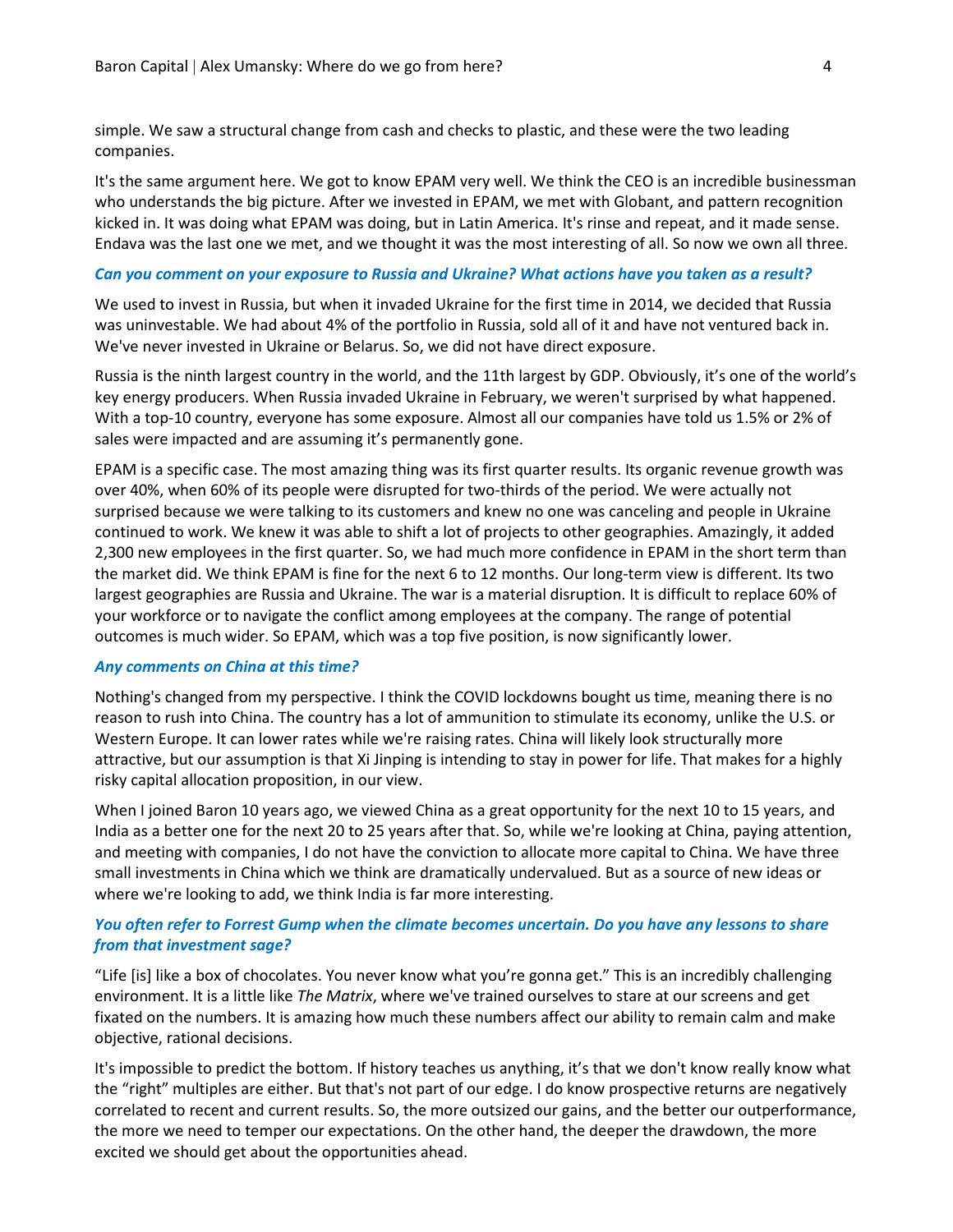\_\_\_\_\_\_\_\_\_\_\_\_\_\_\_\_\_\_\_\_\_\_\_

*Investors should consider the investment objectives, risks, and charges and expenses of the investment carefully before investing. The prospectus and summary prospectuses contain this and other information about the Funds. You may obtain them from the Funds' distributor, Baron Capital, Inc., by calling 1-800- 99BARON or visiting [www.BaronFunds.com.](http://www.baronfunds.com/) Please read them carefully before investing.*

**Baron Durable Advantage Fund's** annualized returns for the Institutional Shares as of March 31, 2022: 1 year, 15.07%; 3-years, 20.57%; Since Inception (12/29/2017), 15.81%. Annual expense ratio for the Institutional Shares as of September 30, 2021, was 1.48%, but the net annual expense ratio was 0.70% net of the Adviser's fee waivers). The **S&P 500 Index's** annualized returns as of March 31, 2022: 1-year, 15.65%; 3 years, 18.92%; Since Fund Inception (12/29/2017), 15.25%.

**Baron Fifth Avenue Growth Fund's** annualized returns for the Institutional Shares as of March 31, 2022: 1 year, -10.75%; 5-years, 17.15%; 10-years, 14.48%; Since Inception (4/30/2004), 10.21%. Annual expense ratio for the Institutional Shares as of September 30, 2021, was 0.75%. The **S&P 500 Index's** annualized returns as of March 31, 2022: 1-year, 15.65%; 5-years, 15.99%; 10-year, 14.64%; Since Fund Inception (4/30/2004), 10.38%.

**Baron Global Advantage Fund's** annualized returns for the Institutional Shares as of March 31, 2022: 1-year, -20.62%; 5-years, 20.20%; Since Inception (4/30/2012), 15.26%. Annual expense ratio for the Institutional Shares as of December 31, 2021, was 0.90%. The **MSCI ACWI Index's** annualized returns as of March 31, 2022: 1-year, 7.28%; 5-years, 11.64%; Since Fund Inception (4/30/2012), 10.21%. The **MSCI ACWI Growth Index's** annualized returns as of March 31, 2022: 1-year, 5.42%; 5-years, 15.47%; Since Fund Inception (4/30/2012), 12.29%.

*The performance data quoted represents past performance. Past performance is no guarantee of future results. The investment return and principal value of an investment will fluctuate; an investor's shares, when redeemed, may be worth more or less than their original cost. The Adviser reimburses certain Baron Fund expenses pursuant to a contract expiring on August 29, 2032, unless renewed for another 11-year term and the Fund's transfer agency expenses may be reduced by expense offsets from an unaffiliated transfer agent, without which performance would have been lower. Current performance may be lower or higher than the performance data quoted. For performance information current to the most recent month end, visit [www.BaronFunds.com](http://www.baronfunds.com/) or call 1-800-99BARON.*

### **Risks**:

**Baron Fifth Avenue Growth Fund** invests primarily in equity securities, which are subject to price fluctuations in the stock market. Even though the Fund is diversified, it may establish significant positions where the Adviser has the greatest conviction. This could increase volatility of the Fund's returns.

**Baron Durable Advantage Fund** invests primarily in equity securities, which are subject to price fluctuations in the stock market. In addition, because the Fund invests primarily in large-cap company securities, it may underperform other funds during periods when the Fund's securities are out of favor.

**Baron Global Advantage Fund** invests in growth stocks that can react differently to issuer, political, market and economic developments than the market as a whole. Non-U.S. investments may involve additional risks to those inherent in U.S. investments, including exchange-rate fluctuations, political or economic instability, the imposition of exchange controls, expropriation, limited disclosure and illiquid markets, resulting in greater share price volatility. Securities of small and medium-sized companies may be thinly traded and more difficult to sell.

The discussion of market trends is not intended as advice to any person regarding the advisability of investing in any particular security. The views expressed in this document reflect those of the respective writer. Some of our comments are based on management expectations and are considered "forward-looking statements." Actual future results, however, may prove to be different from our expectations. Our views are a reflection of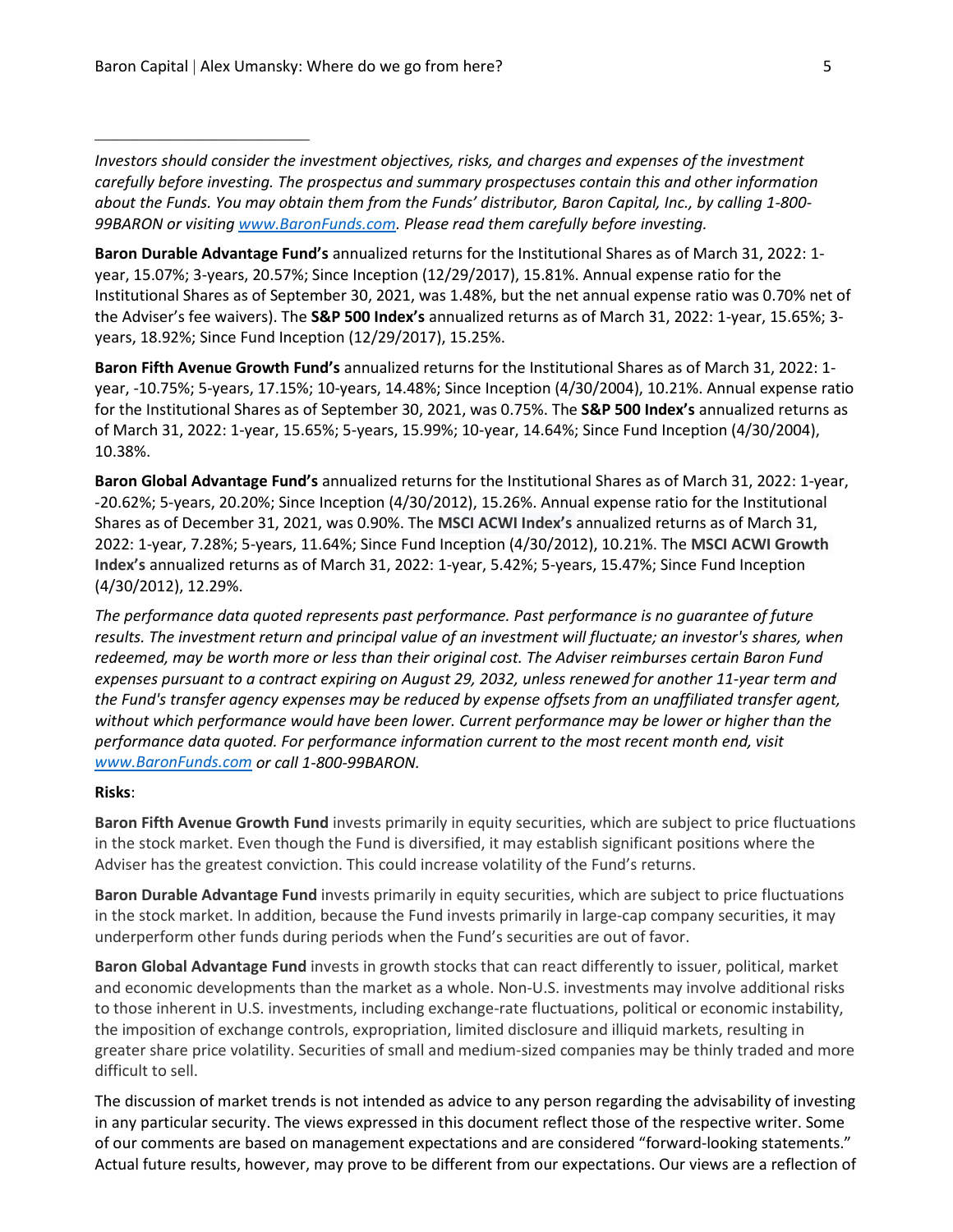our best judgment at the time and are subject to change at any time based on market and other conditions and Baron has no obligation to update them.

**Portfolio holdings as a percentage of total investments as of March 31, 2022, for securities mentioned are as follows: Alphabet, Inc. –** 8.6% (Baron Durable Advantage Fund), 8.0% (Baron Fifth Avenue Growth Fund), 5.3% (Baron Global Advantage Fund); **Space Exploration Technologies, Inc.** – 0.5% (Baron Fifth Avenue Growth Fund), 1.1% (Baron Global Advantage Fund); **Snowflake, Inc. –** 4.1% (Baron Fifth Avenue Growth Fund), 3.0% (Baron Global Advantage Fund); **Datadog, Inc.** – 3.0% (Baron Fifth Avenue Growth Fund); 2.4% (Baron Global Advantage Fund), **CrowdStrike, Inc.**- 4.5% (Baron Fifth Avenue Growth Fund); 3.8% (Baron Global Advantage Fund); **Tesla, Inc.**– 4.0% (Baron Fifth Avenue Growth Fund), 1.6% (Baron Global Advantage Fund); **Illumina, Inc.** – 2.5% (Baron Fifth Avenue Growth Fund), 2.1% (Baron Global Advantage Fund); **Endava plc** – 2.0% (Baron Fifth Avenue Growth Fund); 5.6% (Baron Global Advantage Fund); **EPAM Systems, Inc.** – 2.5% (Baron Fifth Avenue Growth Fund), 2.5% (Baron Global Advantage Fund); **Wix.com, Ltd.** – 1.4% (Baron Global Advantage Fund); **Accenture plc** – 4.5% (Baron Durable Advantage Fund); **Rivian Automotive, Inc.** – 4.5% (Baron Fifth Avenue Growth Fund), 4.6% (Baron Global Advantage Fund); **Visa, Inc.** – 3.8% (Baron Durable Advantage Fund); **Mastercard Incorporated** – 5.3% (Baron Fifth Avenue Growth Fund), 4.7% (Baron Durable Advantage Fund); **Globant S.A.** – 1.3% (Baron Global Advantage Fund). As of March 31, 2022, the Funds did not hold shares of RingCentral, Inc., Dynatrace Holdings LLC, and Alibaba Group Holdings, Inc.

| <b>Holding</b>                  | % Assets |
|---------------------------------|----------|
| <b>Microsoft Corporation</b>    | 9.3      |
| Alphabet, Inc.                  | 8.6      |
| Arch Capital Group, Ltd.        | 5.2      |
| S&P Global Inc.                 | 5.1      |
| UnitedHealth Group Incorporated | 4.9      |
| Mastercard Incorporated         | 4.7      |
| Accenture plc                   | 4.5      |
| Thermo Fisher Scientific Inc.   | 4.0      |
| <b>Danaher Corporation</b>      | 3.9      |
| Visa, Inc.                      | 3.8      |
| Total                           | 54.0     |

### **Baron Durable Advantage Fund Top 10 holdings as of March 31, 2022**

| <b>Holding</b>            | % Assets |
|---------------------------|----------|
| Amazon, Inc.              | 9.2      |
| Alphabet, Inc.            | 8.0      |
| <b>NVIDIA Corporation</b> | 5.9      |
| ServiceNow, Inc.          | 5.5      |
| Mastercard Incorporated   | 5.3      |
| CrowdStrike, Inc.         | 4.5      |
| Rivian Automotive, Inc.   | 4.5      |
| Snowflake, Inc.           | 4.1      |
| Shopify, Inc.             | 4.0      |
| Tesla, Inc.               | 4.0      |
| Total                     | 55.0     |

### **Baron Fifth Avenue Growth Fund Top 10 holdings as of March 31, 2022**